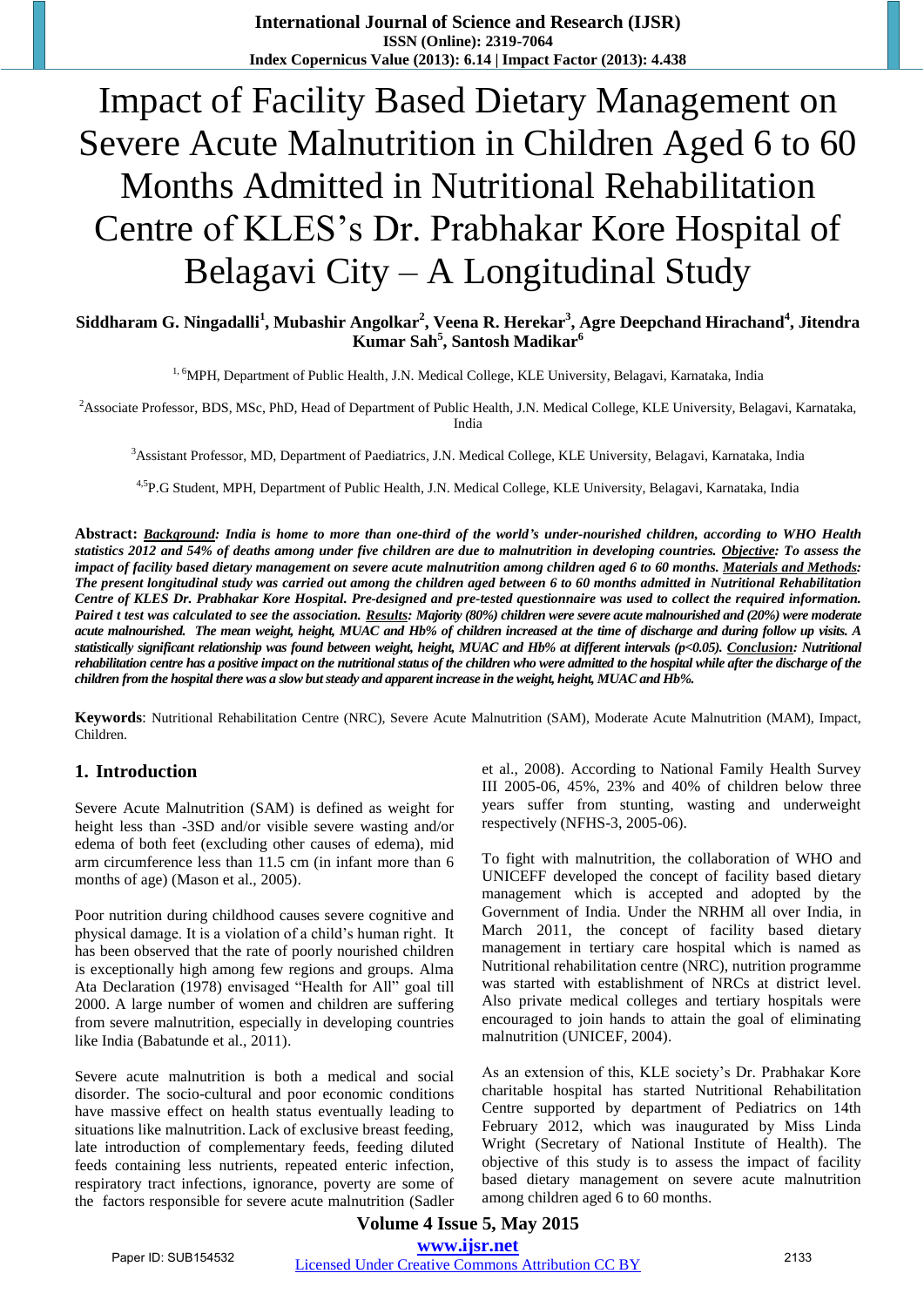## **2. Materials and Methods**

The present longitudinal study was carried out amongst the Children admitted in NRC aged between 6 to 60 months and who resided in the Belgaum district during the period of study. The necessary data required for the study was obtained both as primary and secondary. Accordingly, Secondary data was collected from inpatient case sheets expast history, immunization status etc as required. Primary data was collected by interviewing informers (mother, father, grandmother and others) by anthropometric measurements etc. Duration of this study was 10 months from January 2013 to October 2013. Data collection was done in 5 phases:

Phase 1: On the day of admission,

Phase 2: On the day of discharge,

Phase 3: 30 days after the discharge from NRC, Phase 4: 30 days after the first follow-up,

Phase 5: 30 days after the second follow-up.

Sample size calculation: 15% increased for pre post weight As clinically significant with

α = 0.05 and power of 90% (β=0.1)  $n = (\mathbf{Z}\alpha + \mathbf{Z}_{\beta})^2 \times \sigma^2$  $d^2$ 

$$
n = \frac{(1.96 + 1.26)^2}{10^2} \times 15^2
$$

 $n = 23.3 = 25$  approximated to 30 (additional 5 samples are take to address the drop outs). The questionnaires were designed as per the operational guidelines given by WHO on facility based management of children with severe acute malnutrition which consist of following sections.

**Section A**: Information on the first day of admission which includes

- 1) Part-I: Basic information (Child information).
- 2) Part-II: Family information
- 3) Part-III: Complaints Medical History Immunization History Dietary History
- 4) Part IV: Anthropometry and signs and symptoms
- 5) Part v: Systemic Examination and investigations related
- 6) Clinical impression of examining Doctor
- 7) Management.

**Section B:** Information on the day of discharge, which includes

Part -1: Anthropometry and condition of child.

Part-2: Discharge instructions and services provided at NRC. Part-3:Knowledge of mother regarding seeking medical care.

**Section C:** follow-up  $1/2/3$ . Includes

Part-1: Anthropometry

Part-2: Information given by service provider, at any followup

Part-3: Knowledge and practice of mother regarding seeking medical care towards baby.

If the children weight for age, height for age and weight for height z scores were below -3 SD then they were considered as SAM and if the weight for height of children lies between -3 SD to -2 SD then they were considered as MAM according to WHO standards. Depending on a child's age and ability to stand, measurement of child's length or height was taken. The weighing of baby was done about one hour before or after a feed. As per recommended a scale with the following features were used:

- Solidly built and durable
- Electronic (digital reading)
- Measures to a precision of 0.01 kg  $(10g)$
- Allows tared weighing

A child's length was measured in lying down (recumbent) position. Height was measured with child standing upright position. Haemoglobin (Hb%) was measured by Coulter method (electronic cell method) at NRC and during follow up visits it was measured by Sahlis method in PHCs. MUAC of children was measured with the Shakir's tape.Data related to our study objective were recorded. Data was collected from parents who were willing to give written consent for their children. Children with congenital anomalies, mental retardation and congenital heart disease were excluded from this study. Before conducting the present study, written permission was obtained from Medical Director, KLE's Dr. Prabhakar Kore Hospital, Belagavi. Ethical clearance for this study was obtained from the Institutional Ethics Committee of the JNMC, KLE University.

A scheduled plan was prepared to visit all the 30 participants accordingly for 30 days gap at each follow-up (total three follow-ups were done) with prior information to mothers or family members, ASHA`s and ANM`s. The participants unavailable on scheduled day were visited on the next available day to reduce the drop-out rate. The collected data were entered and analyzed into the SPSS software version 20. Frequency, percentage, mean and standard deviation were calculated. Paired t test was used to determine the association. Level of significance was considered at  $p<0.05$ .

# **3. Results**

In the present study, more than quarters 11 (36.7%) children belonged to the age group of 13-24 months, followed by 25- 36 months 9 (30%), 6-12 months 7 (23.3%) and 49-60 months 3 (10%). None of the children were from the age group of 37-48 months. Majority 17 (56.7%) were male and 13 (43.3%) were female. Loss of appetite was the main complaint by 22 (73.3%) of participants, followed by cough 20 (66.7%), fever 19 (63.3%) and diarrhoea, vomiting, swelling of limbs/body were 13 (43.3%), 10 (33.3%), 7 (23.3%) respectively while urinary complaints was least with 1 (3.3%). Vaccination coverage was seen in which, majority 28 (93.3%) children had taken BCG and OPV all doses. DPT all doses were found in 27 (90%) children where as only 21 (70%) children were vaccinated with measles. Booster dose of DPT and OPV was seen in 12 (40%). Hepatitis-B 1 vaccination was seen in 7 (23.3%) children while Hepatitis-B 2 and 3 were least with 6 (20%) each. (Figure 1)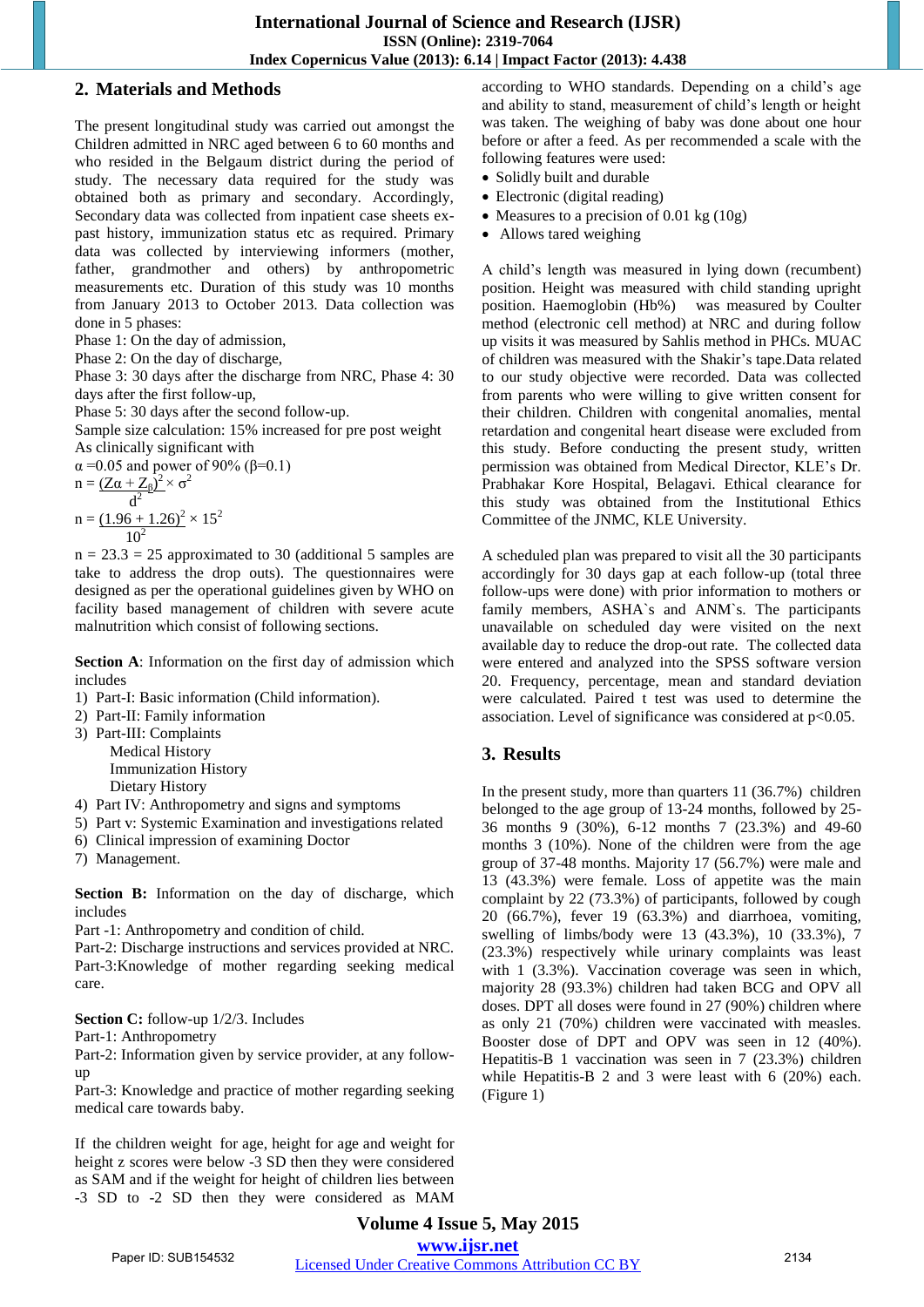



Improvement is seen in 25 (83.3%) children. (Figure 1)

|  |  | Table 1: Impact of NRC on weight |  |
|--|--|----------------------------------|--|
|--|--|----------------------------------|--|

| Mean weight at                    | Mean weight at                    | Total mean          |  |
|-----------------------------------|-----------------------------------|---------------------|--|
| admission                         | discharge                         | weight gain         |  |
| $6.27 \pm 2.15$ Kg                | $6.78 \pm 2.28$ Kg                | $0.51$ Kg           |  |
|                                   | $t$ = -6.795, df = 58, p = 0.000° |                     |  |
| Mean weight at                    | Mean weight at 1st                | <b>Total</b> weight |  |
| discharge                         | follow up                         | gam                 |  |
| $6.78 \pm 2.28$ Kg                | $6.90 \pm 2.29$ Kg                | $0.12$ Kg           |  |
| $t = -1.587$ , df = 58, p = 0.123 |                                   |                     |  |
| Mean weight at                    | Mean weight at 2nd                | Total weight        |  |
| $1st$ follow up                   | follow up                         | gam                 |  |
| $6.90 \pm 2.29$ Kg                | $7.03 \pm 2.33$ Kg                | $0.12$ Kg           |  |
| $t = -1.552$ , df = 58, p = 0.132 |                                   |                     |  |
| Mean weight at 2 <sup>nd</sup>    | Mean weight at                    | Total weight        |  |
| follow up                         | 3rd follow up                     | gain                |  |
| $7.03 \pm 2.33$ Kg                | $7.12 \pm 2.35$ Kg                | $0.09$ Kg           |  |
| $t = -1.196$ , df= 58, p= 0.241   |                                   |                     |  |

#### **\* - Significant**

In this study the mean weight at admission was  $6.27 \pm 2.15$ Kg and mean weight at discharge was  $6.78 \pm 2.28$  Kg. The total mean weight gain was 0.51 Kg and this difference was found to be statistically significant. The mean weight at discharge was  $6.78 \pm 2.28$  Kg and mean weight at 1<sup>st</sup> follow up was  $6.90 \pm 2.29$  Kg. Total gain in mean weight was 0.12 Kg and the difference was not statistically significant. Mean weight at  $1<sup>st</sup>$  follow up was  $6.90 \pm 2.29$  Kg and mean weight at  $2^{nd}$  follow up was 7.03  $\pm$  2.33 Kg, the total mean weight gain was 0.12 Kg while in the third follow up total mean weight gain was 0.09 Kg. The difference between mean weight in  $2<sup>nd</sup>$  and  $3<sup>rd</sup>$  follow up was not statistically significant. (Table 1)

|  | Table 2: Impact of NRC on height |
|--|----------------------------------|
|--|----------------------------------|

| Mean height at                       | Mean height at                   | Total mean height |  |
|--------------------------------------|----------------------------------|-------------------|--|
| admission                            | discharge                        | gain              |  |
| $71.98 \pm 15.29$ cm                 | 72.06±15.36 cm                   | $0.07$ cm         |  |
|                                      | $t = -2.841$ , df= 58, p= 0.008* |                   |  |
| Mean height at                       | Mean height at 1st               | Total mean height |  |
| discharge                            | follow up                        | gain              |  |
| 72.06± 15.36 cm                      | $72.32 \pm 15.37$ cm             | $0.26$ cm         |  |
| $t = -3.278$ , df = 58, p = 0.003*   |                                  |                   |  |
| Mean height at 1st                   | Mean height at 2 <sup>nd</sup>   | Total mean height |  |
| follow up                            | follow up                        |                   |  |
| 72.32± 15.37 cm                      | $72.65 \pm 15.41$ cm             | $0.33$ cm         |  |
| $t = -4.460$ , dt = 58, p = $0.000*$ |                                  |                   |  |
| Mean height at 2 <sup>nd</sup>       | Mean height at 3rd               | Total mean height |  |
| follow up                            | follow up                        |                   |  |
| $72.65 \pm 15.41$ cm                 | 72.93± 15.47 cm                  | $0.27$ cm         |  |
| $=$ -4.115, df = 58, p = 0.000*      |                                  |                   |  |

#### **\* - Significant**

The mean height of participants at admission was 71.98±15.29 cm and at the time of discharge mean height was  $72.6 \pm 15.36$  cm. The total mean height increase was 0.07 cm and this difference was found to be statistically significant. Similarly the mean height at discharge was 72.06  $\pm 15.36$  cm and mean height at 1<sup>st</sup> follow up was 72.32  $\pm$ 15.37 cm. The total mean height increase was 0.26 cm and the difference was statistically significant. Mean height at 2<sup>nd</sup> and 3<sup>rd</sup> follow up also increased and the difference in mean weight detected a significant difference. (Table 2)

|  | <b>Table 3:</b> Impact of NRC on MUAC |
|--|---------------------------------------|
|--|---------------------------------------|

| Mean MUAC at                       |                                   | Mean MUAC at Total mean MUAC              |  |
|------------------------------------|-----------------------------------|-------------------------------------------|--|
| admission                          | discharge                         | gam                                       |  |
| $11.07 \pm 1.22$ cm                | $11.30 \pm 1.21$ cm               | $0.23$ cm                                 |  |
|                                    | $t = -3.33$ , df = 58, p = 0.002° |                                           |  |
| Mean MUAC                          |                                   | Mean MUAC Ist   Total mean MUAC           |  |
| discharge                          | follow up                         | gam                                       |  |
| $11.30 \pm 1.21$ cm                | $11.38 \pm 1.18$ cm               | $0.08$ cm                                 |  |
| $t = -2.816$ , df = 58, p = 0.009° |                                   |                                           |  |
| Mean MUAC 1st                      |                                   | Mean MUAC 2 <sup>nd</sup> Total mean MUAC |  |
| follow up                          | follow up                         | gam                                       |  |
| $11.38 \pm 1.18$ cm                | $11.45 \pm 1.15$ cm               | $0.06$ cm                                 |  |
| $t = -1.790$ , df = 58, p = 0.084  |                                   |                                           |  |
| Mean MUAC 2 <sup>nd</sup>          |                                   | Mean MUAC 3rd Total mean MUAC             |  |
| follow up                          | follow up                         |                                           |  |
| 11.45± 1.15 cm                     | $11.48 \pm 1.12$ cm               | $0.30$ cm                                 |  |
| $t = -0.84$ , df = 58, p = 0.384   |                                   |                                           |  |

**\* - Significant** 

| Table 4: Impact of NRC on Hb%. |  |
|--------------------------------|--|
|--------------------------------|--|

| Mean Hb% at                     | Mean Hb% at                       | Total mean Hb% |  |
|---------------------------------|-----------------------------------|----------------|--|
| admission                       | discharge                         | increased      |  |
| $9.36 \pm 1.84$                 | $10.06 \pm 1.48$                  | 0.7            |  |
|                                 | $t = -2.715$ , df = 58, p = 0.01* |                |  |
| Mean Hb% at                     | Mean Hb% 1st                      | Total mean Hb% |  |
| discharge                       | follow up                         |                |  |
| $10.06 \pm 1.48$                | $10.28 \pm 1.50$                  | 0.22           |  |
| $t = -0.922$ , df= 58, p= 0.364 |                                   |                |  |
| Mean Hb% 1st                    | Mean Hb% 2nd                      | Total mean Hb% |  |
| follow up                       | follow up                         |                |  |
| $10.28 \pm 1.50$                | $10.46 \pm 1.38$                  | $-0.18$        |  |
| $t=$ -1.505, df= 58, p= 0.148   |                                   |                |  |
| Mean Hb% 2ad                    | Mean Hb% 3rd                      | Total mean Hb% |  |
| follow up                       | follow up                         |                |  |
| $10.46 \pm 1.38$                | $10.13 \pm 0.95$                  | 0.34           |  |
| $t=1.748$ , df= 58, p= 0.1      |                                   |                |  |

#### **\* - Significant**

Present study showed that the mean mid upper arm circumference (MUAC) at admission was 11.07± 1.22 cm and at the time of discharge it was 11.30±1.21 cm. The total MUAC increase was 0.23cm and this difference was found to be statistically significant. Mean MUAC of children also increase in  $1<sup>st</sup>$ ,  $2<sup>nd</sup>$  and  $3<sup>rd</sup>$  follow up and the difference between mean of MUAC was only significant in  $1<sup>st</sup>$  follow up. (Table 3)

In this study the mean Hb% at admission was  $9.36 \pm 1.84$ and mean Hb% at discharge was 10.06± 1.48. The total mean Hb% change was 0.7 and the difference was found to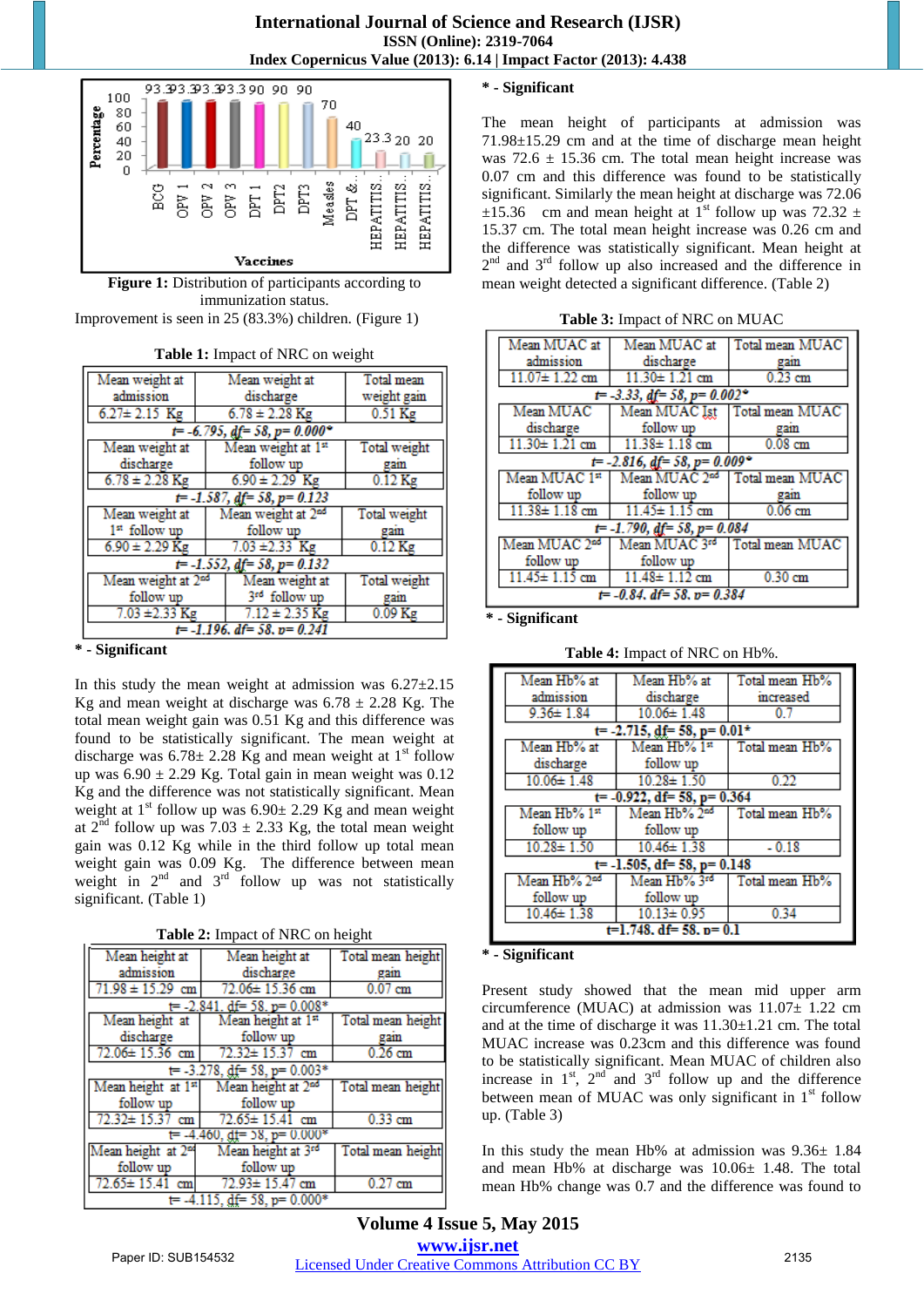be statistically significant. Mean Hb% of children also increase in the  $1^{st}$ ,  $2^{nd}$  and  $3^{rd}$  follow up and the difference between mean of Hb% was not significant. (Table 4)

## **4. Discussion**

In this study, age distribution was seen as majority of the participants (36.7%) were aged between 13 to 24 months. similar to this, study conducted in Peshawar-Pakistan showed that mean age of admission was 11.7 months and (59.2%) were aged below 24 months (Younas et al., 2012). Another study done in Bangladesh showed (66%) were less than 2 years (Md Iqbal et al., 2009). Similar to this, study done in Madhya Pradesh showed (40%) children were of aged 13-24 months and (20%) were of aged 25-36 months (Taneja et al., 2012).

 Diarrhoea symptom was present in (80%) children followed by pallor (70%). About (74%) children were suffering from pallor and (11%) from dehydration (Das et al., 2011). (11%) children were suffering from pallor (Younas et al., 2012). Study done in Enugu showed (72.4%) children had dehydration problem (Ubesie et al., 2012).

About (93.3%) children had received BCG vaccine and all doses of OPV. (90%) received DPT full doses, (70%) got measles vaccination while only (40%) received booster doses of DPT and OPV. Less than a quarter (23%), (20%) & (20%) children were vaccinated with HEP B 1, 2 & 3 doses respectively.

In present study, among the total number of children attended (83.3%) were in improved condition during discharge and (10%) of them deteriorated from initial condition. A study done in New Delhi showed improvement in (79.4%) children and deterioration in (11%) of children (Bhan et al., 2003). Another study done in Enugu showed (58.5%) of recovery rate (Ubesie et al., 2012). The mean weight at admission and discharge were 6.27 Kg and 6.78Kg and the difference between both was statistically significant. Similar findings were reported in a study conducted in Madhya Pradesh (Taneja et al., 2012).

 No statistically significant association was found between the differences of weights in all three follow-ups and discharge. Similar results were obtained from study done in Madhya Pradesh (Taneja et al., 2012). Also, statistically significant associations were found between the height of children at admission and discharge. The difference between height in all three follow up and discharge was statistically significant. No data was available from the resources in this regard.

 In addition to this, statistically significant associations were found between MUAC of children at admission and discharge. The difference between MUAC was only significant in first follow up and no difference was found in  $2<sup>nd</sup>$  and  $3<sup>rd</sup>$  follow up. Similar results were obtained from a study done in Madhya Pradesh (Taneja et al., 2012).

Statistically significant association was also found between the Hb% of children at admission and discharge but no statistically significant difference was found in Hb% of children at three follow up visits. No data was available from the resources in this regard.

# **5. Conclusion**

In the present study, it is evident that there is a significant relationship between weight, height, MUAC and Hb% at different intervals. The study also revealed that NRC has a positive impact on the nutritional status of the children who were admitted to the hospital. Moreover the study demonstrated that after the discharge of the child from the hospital, there was a slow but steady and apparent increase in the weight, height, MUAC and Hb% of the children as compared to the admission and discharge period.

# **6. Acknowledgement**

We thank all who supported directly and indirectly for the completion of research.

# **References**

- [1] Mason, J.B., Bailes, A., Mason, K.E., Yambi, O., Jonsson, U., Hudspeth, C., Hailey, P., Kendle, A., Brunet, D., Martel. 2005. AIDS, drought and child malnutrition in Southern Africa. Public Health Nutrition, 8(6):551-563.
- [2] Babatunde, R.O., Olagunju, F.I., Fakayode, S.B., Sola-Ojo, F.E. 2011. Prevalence and determinants of malnutrition among under five children of farming house in Kwara state Nigeria. Journal of Agricultural Science, 1(3):173-181.
- [3] Sadler, K., Kerac, M., Collins, S., Khengere, H., Nesbitt, A. 2008. Improving the management of severe acute malnutrition in an area of high HIV prevalence. Journal of Tropical Pediatrics, 54(6):364-369.
- [4] National Family Health Survey (NFHS-3) India 2005- 06. Nutrition in India, Ministry of Health and Family Welfare. Government of India.
- [5] United Nations Children's Fund (UNICEF). Strategy for Improved Nutrition of Children and Women in Developing Countries. A UNICEF Policy Review. New York, USA 2004.
- [6] Younas, M., Khan, M.A., Khan, J., Shah, F., Munir, A. 2012. Systemic analysis of in-patient's care of severely malnourished children at Hayatabad medical complex Peshawar: A tool to improve quality of care. Gomal Journal of Medical Sciences, 10(1):2-6.
- [7] Md Iqbal, H., Dodd, N.S., Ahmed, T., Miah, G.M., Jamil, K.M., Nahar, B., Alam, B., Mahmood, C.B. 2009. Experience in Managing malnutrition in a government tertiary treatment facility in Bangladesh. Journal of Health Population and Nutrition, 27(1):72- 80.
- [8] Taneja, G., Dixit, S., Khatri, A.K., Yeslikar, A.K., Raghunath, D., Chourasiya. 2012. A study to evaluate the effect of nutritional intervention measures on admitted children in selected nutrition rehabilitation centers of Indore and Ujjain divisions of the state of Madhya Pradesh, India. Indian Journal of Community Medicine, 37(2):107-115.